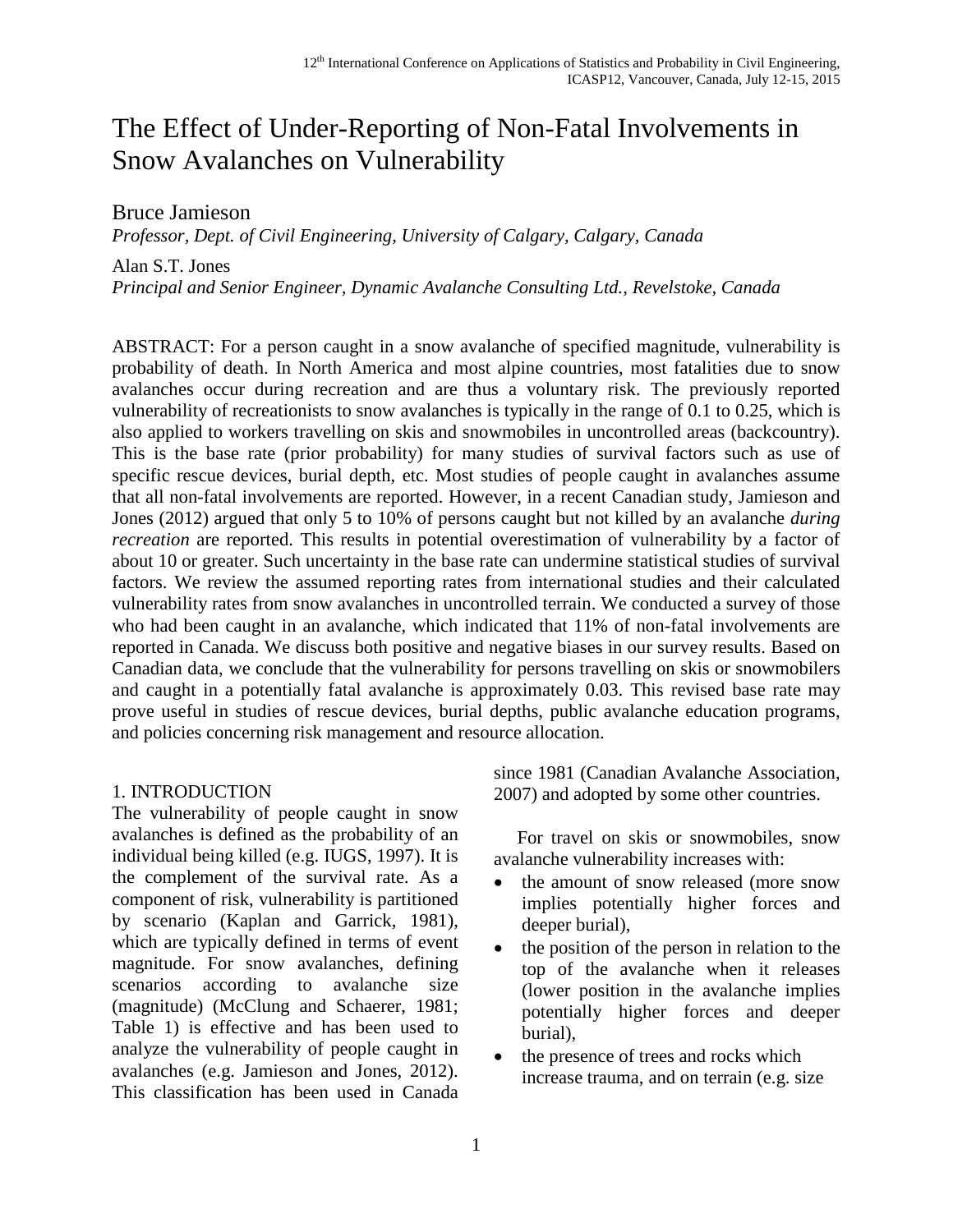| Size <sup>a</sup>                                                                                  | Destructive potential                                                                                   | Typical mass<br>(t) | Typical path<br>length $(m)$ |  |
|----------------------------------------------------------------------------------------------------|---------------------------------------------------------------------------------------------------------|---------------------|------------------------------|--|
| D <sub>1</sub>                                                                                     | Relatively harmless to people.                                                                          | <10                 | 10                           |  |
| D2                                                                                                 | Could bury, injure or kill a person.                                                                    | $10^{2}$            | 100                          |  |
| D <sub>3</sub>                                                                                     | Could bury a car, destroy a small building, or<br>break a few trees.                                    | 10 <sup>3</sup>     | 1000                         |  |
| D4                                                                                                 | Could destroy a railway car, large truck,<br>several buildings, or a forest with an area up to<br>4 ha. | $10^4$              | 2000                         |  |
| D <sub>5</sub>                                                                                     | Largest snow avalanches known; could destroy<br>a village or a forest of 40 ha.                         |                     | 3000                         |  |
| <sup>a</sup> the D prefixing the number is a recent addition to distinguish the classes from other |                                                                                                         |                     |                              |  |

*Table 1: Classes of avalanche size by destructive potential (McClung and Schaerer, 1981, 2006, p. 322; Canadian Avalanche Association, 2007)*

<sup>a</sup> the D prefixing the number is a recent addition to distinguish the classes from other numerical avalanche size classifications not based on destructive potential.

and shape of slope, presence of "terrain traps" that tend to increase burial depth).

 Jamieson and Jones (2012) pointed out that recreationists on skis and snowmobiles tend to have lower vulnerability than people on foot low in an avalanche path because:

- most recreationists trigger the avalanches in the start zone where the forces are lower, and opportunities for escaping much of the force and burial mass are greater,
- skis and snowmobiles can help the recreationists escape to the side or out of the avalanche,
- many recreationists on skis or snowmobiles have some awareness or training in how to act once caught in an avalanche, and
- an increasing number of victims are quickly rescued by trained companions equipped with transceivers, probes and shovels.

 When applied to human life, vulnerability, i.e. the probability of death to an individual (PDI), is calculated as the number of people killed divided by the number of people caught (impacted by) the hazard,  $N_{\text{killed}}$  Expanding the denominator, PDI is calculated

$$
PDI = \frac{N_{killed}}{N_{killed} + N_{not\,killed}} \tag{1}
$$

 This study focuses on the reporting of non-fatal involvements (people caught) during recreation in avalanche prone terrain. We define  $RR_{NF}$  as the reporting rate of nonfatal involvements in potentially fatal snow avalanches. If the reporting rate for fatal involvements is greater than  $RR_{NF}$ , PDI will be overestimated. We assume avalanche fatalities are consistently reported to the Canadian Avalanche Centre (CAC, recently renamed Avalanche Canada).

 If one considers a land slide or snow avalanche hitting a village or mining camp, typically both  $N_{\text{killed}}$  and  $N_{\text{not killed}}$  would be well reported. Hence,  $RR_{NF} \approx 100\%$ . In this paper we focus on people recreating (e.g. skiing, snowmobiling, snowboarding) in avalanche-prone terrain. In this study, we included guided and unguided recreationists as well as people working on skis or snowmobiles in avalanche prone terrain, i.e. we assumed RR<sub>NF</sub> would be similar for the different user groups. We return to this assumption in the discussion.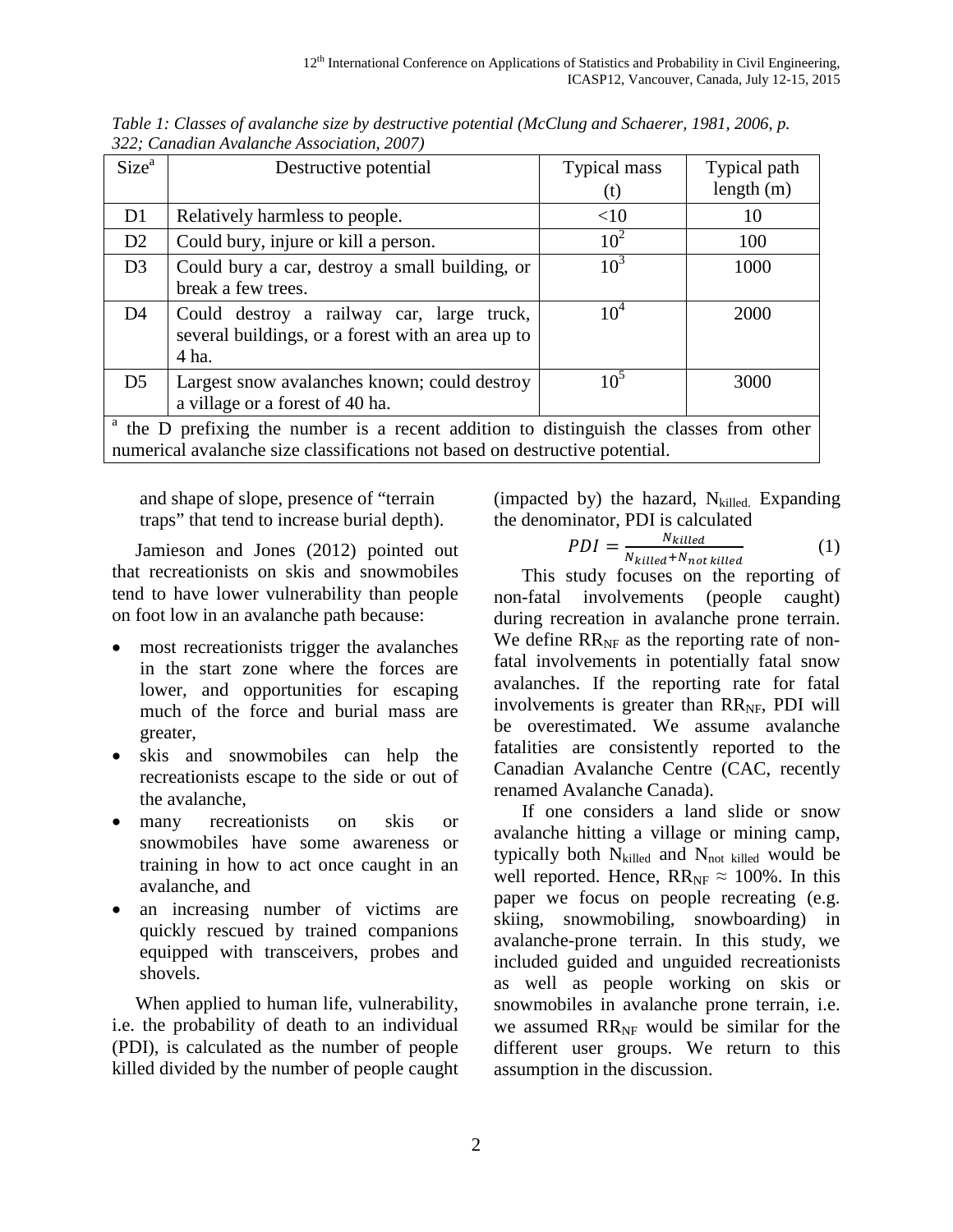Most estimates of vulnerability of recreationists caught in avalanches come from survival studies. To assess the influence of a condition C on vulnerability, the PDI becomes the prior or base rate for these calculations. The condition C may be the use of a specific rescue device, buried  $> 1$  m, the size of the avalanche, etc. Writing PDI as P(D), Bayes Law is

$$
P(D|C) = \frac{P(C|D)P(D)}{P(C)}
$$
 (2)

in which the denominator is often expanded as  $P(C|D) P(D) + P(C|\sim D) P(\sim D)$ , where  $\sim D$ is the complement of D.

 Using accident data from near Davos, Switzerland from the winters of 1988 to 1997, Schweizer and Lütschg (2001) found the probability of death for a person caught in a human-triggered avalanche was 0.11. They acknowledged that some non-fatal avalanches may not have been reported (selection bias), suggesting  $PDI < 0.11$ .

 In a study of rescue devices including balloon packs, Brugger et al. (2007) analyzed Swiss data (winters of 1991 to 2004) and Austrian data (1999 to 2005) to find a PDI of 0.19 for persons without balloon packs. They acknowledged that some accidents, presumably more non-fatal ones, may not have been reported, suggesting a PDI < 0.19. In contrast to the current study, Haegeli et al. (2011) focused on fully buried victims, which results in higher vulnerability. For 301 fully buried recreationists in Canada, Haegeli et al.  $(2011)$  reported PDI $_{\text{BURIED}}$  = 0.53. They acknowledged that underreporting of nonfatal involvements is common and will decrease PDI.

 To reduce reporting biases in their study on the effectiveness of balloon packs for reducing vulnerability, Haegeli et al. (2014) selected only Size D2 and larger avalanches in which at least one person "seriously involved" in the avalanche deployed a balloon pack and at least one person — also seriously involved — did not. In such avalanches, the number of people killed and those not killed

would be well reported. While this eliminates the non-reporting bias for non-fatal involvements, the selection of avalanches with at least two people seriously involved excludes some of the smaller potentially fatal avalanches. Also, Haegeli et al.'s (2014) definition of "seriously involved" specifically excludes persons who remained upright or rode out of the avalanche whereas the present study included those cases provided they were carried at least 5 metres in the flow. For caught persons without balloon packs, Haegeli et al.  $(2014)$  found PDI = 0.22, which was the base rate in their study.

 From recreational avalanche incidents reported to the Canadian Avalanche Centre from 1984 to 2011, Jamieson and Jones (2012) reported that the PDI for avalanches of destructive size D2 and larger could be 0.19 if RRNF was 100%. However, they assumed that  $RR<sub>NF</sub>$  was only 5 to 10%, which lowered the PDI to 0.02 to 0.03. The present study uses survey data to estimate the reporting rate and then PDI.

## 2. SURVEY METHODS

We conducted a survey of people who had been caught in avalanches and who were familiar with the size classification of snow avalanches based on destructive potential (Table 1). The surveys were distributed by email to members of the Canadian Avalanche Association and handed out at two advanced courses for avalanche workers offered by the Canadian Avalanche Association in the fall of 2014. The preamble to the survey and the email invitation allowed the survey to be forwarded to experienced recreationists. To promote quality responses, the completed forms were either handed to an instructor on either of the two courses or emailed to the first author.

 There were two questions in the survey (italicized below). The first dealt with the number of times a respondent was caught (involved), and the number of times he or she reported being caught. The responses were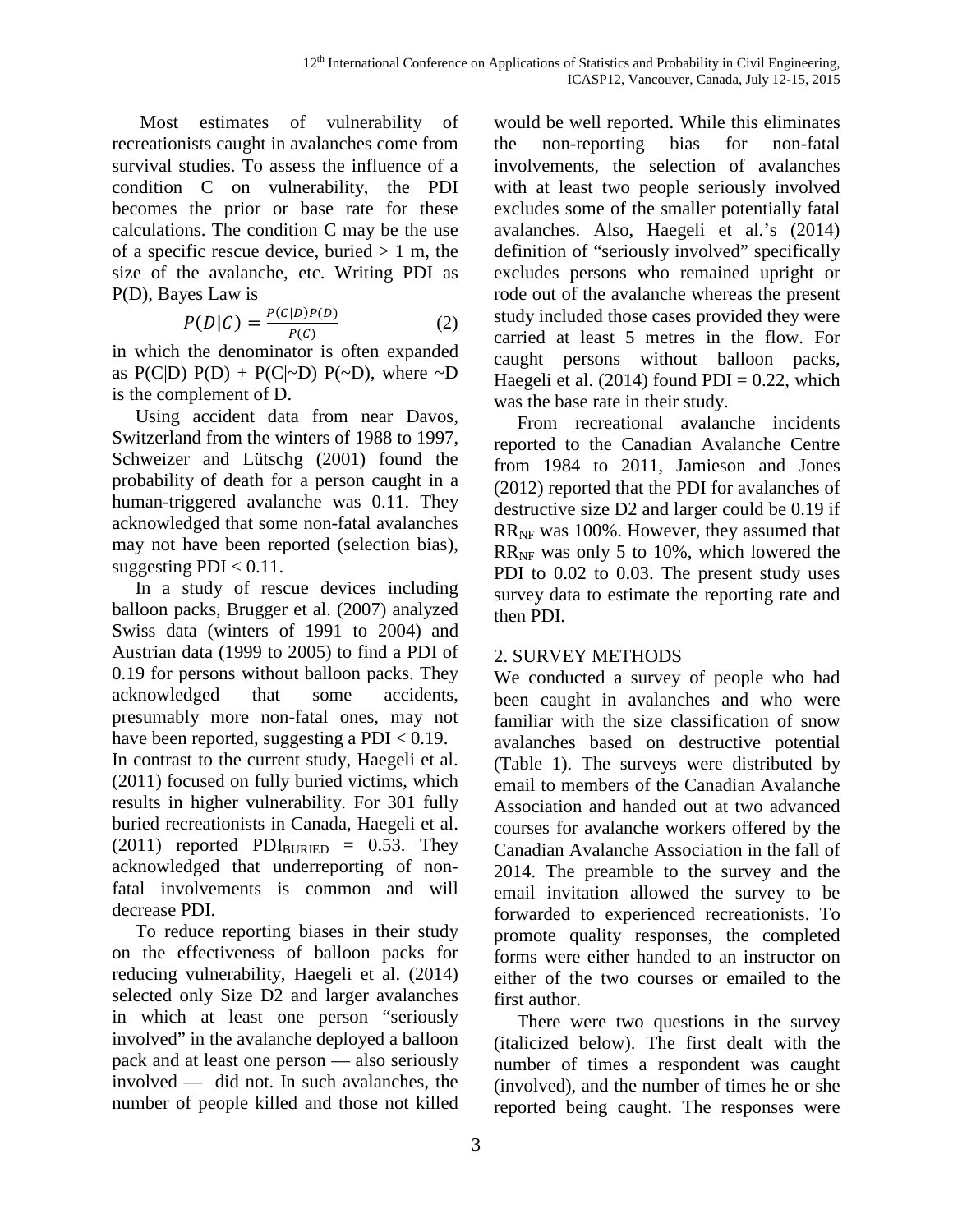partitioned by the avalanche size (Table 1). The Canadian Avalanche Association recording standards allows half sizes such as D2.5 and D3.5. Avalanches smaller than size D2 were excluded since they are defined as "relatively harmless to people."

 *1a. How many times have you been caught, i.e. carried more than 5 m, in a size 2 or larger snow avalanche? Enter your responses — by size — in the table below. Avalanche size is defined by destructive potential in the Canadian Avalanche Association's 2007 Observation Guidelines and Recording Standards.*

 *1b. Of the involvements in Question 1a, estimate how many were reported to the Canadian Avalanche Association (CAA) or Canadian Avalanche Centre (CAC) for inclusion in their incident/accident database? (Note that involvements reported to the CAA InfoEx are not shared with the CAA/CAC incident/accident database.) Enter your responses — by size — in the table below. Since your estimate will be combined with estimates by others, your responses will be useful even if you have low confidence in your responses.*

| Size                | <b>Times</b> | <b>Times</b> |
|---------------------|--------------|--------------|
| <i>(destructive</i> | caught       | reported     |
| potential; CAA,     |              |              |
| 2007)               |              |              |
| D2                  |              |              |
| D2.5                |              |              |
| D <sub>3</sub>      |              |              |
| > D3.5              |              |              |

 The second question asked respondents to estimate the reporting rate of non-fatal avalanches in Canada. The question referred specifically to reporting to the incident database previously managed by the Canadian Avalanche Association (CAA) and more recently by the Canadian Avalanche Centre.

 *2. For backcountry recreationists and avalanche professionals in Canada, estimate the percentage of people caught in size 2 and* 

*larger avalanches that are reported to the CAA/CAC for inclusion in their incident/accident database? (Do not include involvements that were only reported to the CAA InfoEx.) Your estimate should be based on the years for which you are familiar with people travelling in avalanche terrain and reporting to the CAA/CAC. Since your estimate will be combined with estimates by others, your responses will be useful even if you have low confidence in your estimates.*

 $\%$ 

# 3. RESULTS

Based on the survey methods described in Section 2, we are confident that most respondents had at least 10 years of experience travelling on skis or snowmobile in avalanche terrain. The majority of respondents were employees of avalanche safety programs in western Canada.

## *3.1 Question 1 – number of respondents who reported being caught*

Forty-three people answered the first question. The number of respondents caught decreased from 37 in a Size D2 avalanche to 3 in a Size D3.5 or larger avalanche. Respondents could report more than one involvement for a given size of avalanche. Eighty-one percent of the 155 reported involvements were Size D2. The number of involvements decreased from 122 in a Size D<sub>2</sub> avalanche to 3 in a Size D<sub>3.5</sub> or larger avalanche. As shown in Table 2, 9% of involvements in Size D2 avalanches and 11% of involvements in size D2 or larger avalanches (rightmost column) were reported to the Canadian Avalanche Centre.

## *3.2 Question 2: Estimated reporting rate of non-fatal recreational involvements*

Forty-four respondents answered Question 2 in which they estimated the reporting rate of non-fatal involvements to the Canadian Avalanche Centre. Table 3 shows the quartiles and mean of the reporting rate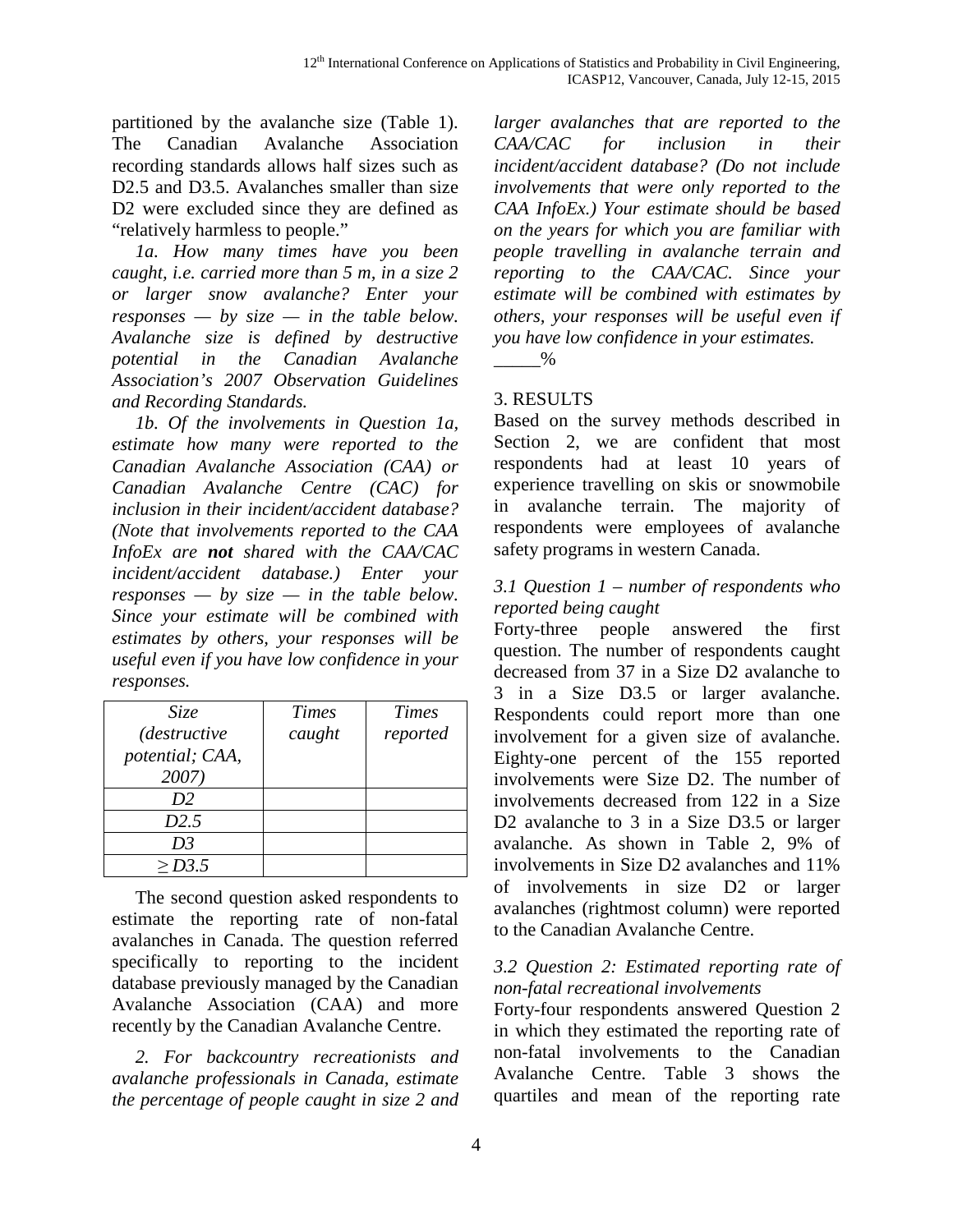estimated by the respondents. The estimates ranged widely, with an interquartile range from 5 to 30%. The median was 15% and the mean was 19%.

| Table 2: Results of Question 1 regarding personal |
|---------------------------------------------------|
| <i>involvements and reporting</i>                 |

|                                                           | Avalanche size (Canadian     |                |    |          |              |
|-----------------------------------------------------------|------------------------------|----------------|----|----------|--------------|
|                                                           | Avalanche Association, 2007) |                |    |          |              |
|                                                           | D <sub>2</sub>               | D2.5           | D3 | $>$ D3.5 | $\geq$ D2    |
| No.<br>of                                                 | 37                           | 8              | 7  | 3        | $43^{\circ}$ |
| respondents                                               |                              |                |    |          |              |
| caught<br>at                                              |                              |                |    |          |              |
| least once                                                |                              |                |    |          |              |
| Number of                                                 | 122                          | 14             | 12 | 3        | 151          |
| avalanches                                                |                              |                |    |          |              |
| with                                                      |                              |                |    |          |              |
| respondent                                                |                              |                |    |          |              |
| caught                                                    |                              |                |    |          |              |
| (involved)                                                |                              |                |    |          |              |
| Number of                                                 | 11                           | $\overline{2}$ | 0  | 3        | 16           |
| involve-                                                  |                              |                |    |          |              |
| ments                                                     |                              |                |    |          |              |
| reported                                                  |                              |                |    |          |              |
| Reporting                                                 | 9%                           | 14             | 0% | 100%     | 11%          |
| rate                                                      |                              | $\%$           |    |          |              |
| <sup>a</sup> Not a sum of columns 2 to 5 since individual |                              |                |    |          |              |
| respondents may have been caught in avalanches            |                              |                |    |          |              |
| of different sizes.                                       |                              |                |    |          |              |

*Table 3: Reporting rate of non-fatal involvements estimated by survey respondents (Question 2)*

|                | Rate $(\% )$ |
|----------------|--------------|
| Minimum        | 0.1          |
| First quartile |              |
| Median         | 15           |
| Third quartile | 30           |
| Maximum        | 70           |
| Mean           | ١q           |

 In unsolicited comments, two respondents asked whether the period before, or after, the CAC started online reporting should be considered. The period was not stated in the question, and the ambiguity may have influenced the results. To assess the effect of online reporting, we retrieved the number of reported involvements and the number of fatalities before and after online reporting was introduced in 2009. Prior to 2009 in Canada, avalanche incident reports were submitted by fax, email or postal mail. The number of fatalities reported annually from 2009 to 2014 averaged 13, similar to the 12 fatalities per year reported in the preceding 10 years. In contrast, the number of involvements reported annually from 2009 to 2014 averaged 56 compared to 25 per year in the preceding 10 years. Prior to 2009 the ratio of reported involvements to reported fatalities averaged 2.1, and from 2009 to 2014 the ratio averaged 5.8. Hence, the reporting rate of non-fatal involvements more than doubled with online reporting.

## 4. DISCUSSION

Since most of the respondents had at least 10 years of experience with travel in avalanche terrain and with avalanche reporting in Canada, we expect that most respondents weighted the period prior to online reporting. Based on the reporting rate estimated by respondents in Table 3, this suggests that 15 to 20% of non-fatal involvements were reported to the Canadian Avalanche Centre.

 Eighty-one percent of the reported involvements (Table 2) were in Size D2 avalanches, which is the smallest size that is potentially fatal (Table 1). This could be because recreationists and workers are careful not to expose themselves to larger avalanches, or due to underestimation of avalanche size (Jamieson et al., 2014).

 Since people caught in avalanches tend to remember such events, the reporting rate in Table 2 carries more weight than the estimated rates in Table 3, suggesting a report of non-fatal involvements of about 11%. The results of Question 1 summarized in Table 2 are not affected by the advent of online reporting. There is, however, another potential reporting bias that may have affected both questions.

 The majority of the respondents were employees of avalanche safety programs in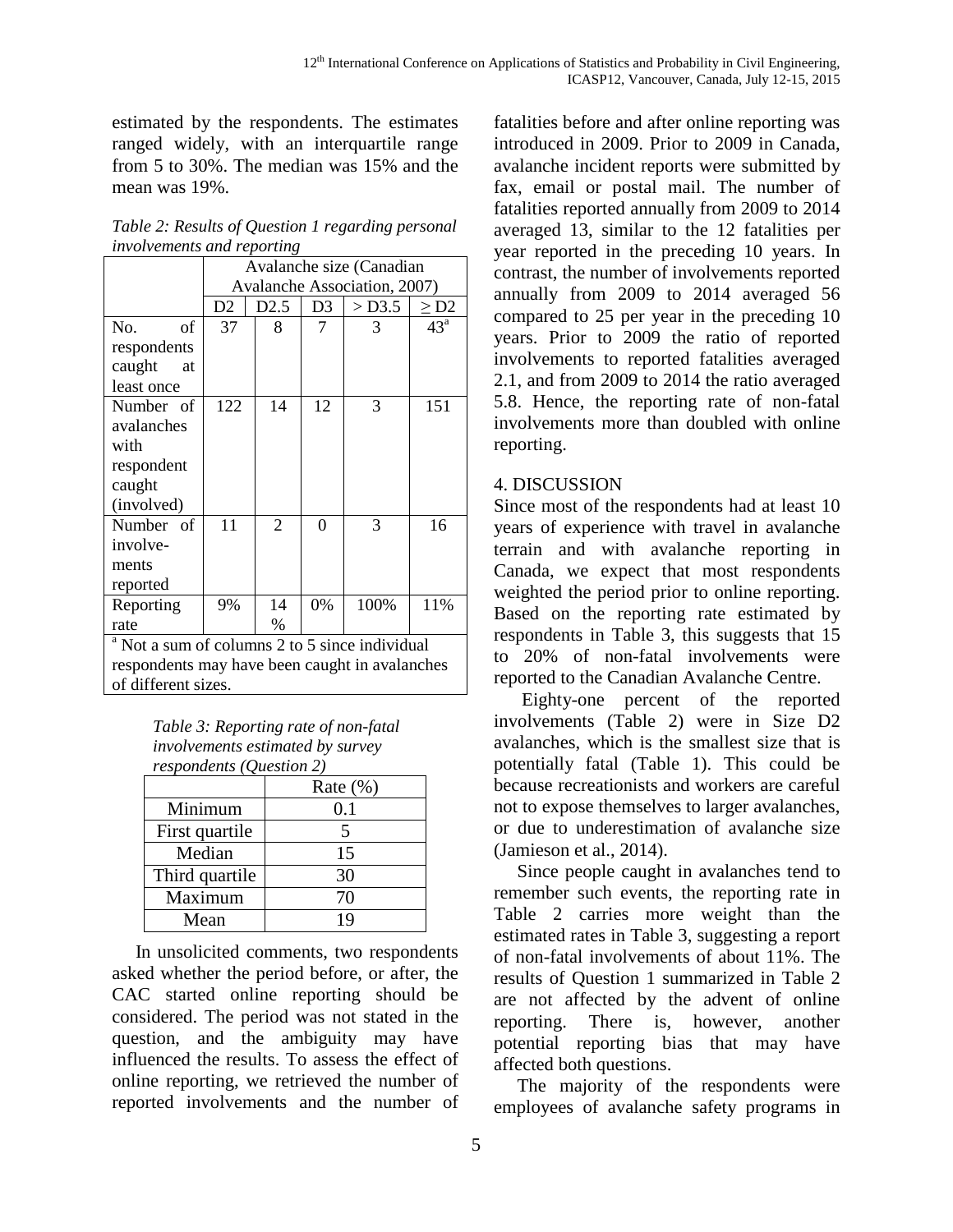western Canada, who travel on skis and by snowmobiles as a part of their work and for recreation. Almost all these operations including ski guiding operations report observed weather, snowpack and avalanche information daily to the Canadian Avalanche Association's Information Exchange (InfoEx) program. When a person is caught in an avalanche at any of these operations, the event is routinely included in the operation's daily report to the InfoEx. However, involvements reported to the InfoEx are not shared with the CAC incident database and this fact was mentioned in both questions. However, some of respondents expressed surprise that involvements should be reported separately to the CAA InfoEx and to the CAC incident database. Other respondents stated that there was an error in the wording of the questions because they were sure that involvements reported to the CAA InfoEx were entered the CAC incident database either automatically or by CAC avalanche forecasters (who read the InfoEx). However, Karl Klassen, the manager of the CAC's Public Warning Services has definitively stated "InfoEx data is considered private and proprietary and we have never pursued permission to take incident/accident reports from InfoEx and transcribe them into the Avalanche Canada incident database." The misconception about the handling of involvements by avalanche workers — many of whom completed the survey — means that the estimated reporting rates of non-fatal involvements from Questions 1 and 2 in Tables 2 and 3 are overestimated. This will tend to positively bias the vulnerability (PDI).

 There is also a potential negative bias in the results of our survey. Our survey method selected those who had extensive experience travelling in avalanche terrain, many of whom were avalanche practitioners. Specifically, the survey was distributed at two courses for avalanche practitioners. The preponderance of Size 2 avalanches in Table 2 suggests either

that many respondents were skilled at not exposing themselves to terrain and snow conditions favorable to larger avalanches, and/or that avalanche size was sometimes underestimated (Jamieson et al., 2014).

 Further, it is possible that as a result of their training and experience, the practitioners and experienced recreationists might be better at escaping avalanches and at creating an air pocket around their face — and thereby extending survival time  $-$  than a typical winter recreationist. Also, the respondents might have more often traveled with others skilled at rescuing companions, which is certainly true for guided recreation. Specifically, the response to an avalanche involvement at work (included guided recreation) may be faster and more effective than during typical backcountry recreation. Such factors would tend to reduce the vulnerability, i.e. create a negative bias for the vulnerability of recreationists.

 Hence, we have identified a positive bias on PDI due to overestimation of reporting to the CAC incident database by practitioners, and a negative bias due to the skills of practitioners at escaping avalanches and rescuing companions. The positive bias is substantial, and the negative bias due to the escape and rescue skills may also be substantial. Lacking data to compare the weight of these opposing biases and noting that these biases are weak compared to the under-reporting of non-fatal involvements, we propose that the net effect on PDI is negligible. This suggests that  $RR_{NF}$  is approximately 9% for Size D2 avalanches and somewhat greater for larger avalanches. Using  $RR_{NF} = 10\%$ , the data summarized by Jamieson and Jones (2012) indicate PDI for recreationists is approximately 0.01 for size D2 avalanches and 0.03 for the reported distribution of avalanches involving recreationists.

 This estimate of PDI for recreationists contrasts sharply with the PDI of non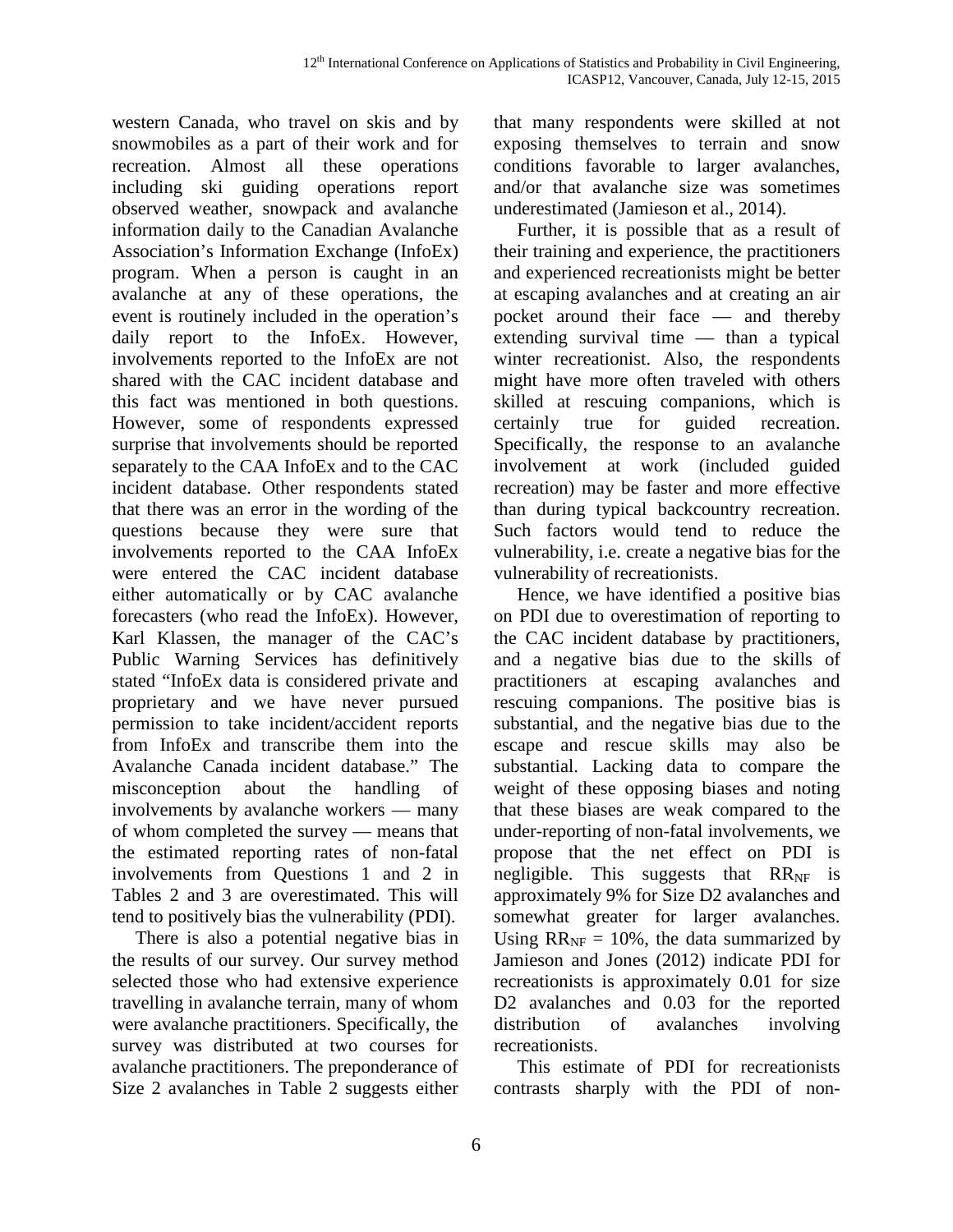recreationists low in an avalanche path. For people on foot outside buildings, Barbolini et al. (2004) estimate PDI of 0.17 and 0.65 for people partly buried and fully buried, respectively. This is for large avalanches that reach buildings in or near the valley bottom. This estimate of  $PDI = 0.65$  for fully buried people is close to Haegeli et al.'s (2011) estimate of 0.53 for fully buried recreationists. For people inside unreinforced buildings struck by size D2.5 and D3 avalanches (similar in magnitude to those that involve recreationists), Keylock et al. (1999) estimate PDIs of 0.03 and 0.07, respectively.

 Keylock et al.'s (1999) values are slightly higher than the values for recreationists in this study (assuming 10% reporting of non-fatal involvements). These comparisons to people caught on foot inside and outside buildings located in the valley bottom implies that the following recreational factors (e.g. Jamieson et al., 2010) substantially reduce the PDI:

- typically being caught near the top of the avalanche,
- having some skill to escape on skis or snowmobiles,
- prompt rescue by companions with transceivers, shovels and probes.

An analysis of these risk reduction factors would be worthwhile.

 We also recommend a study of the difference in vulnerability between avalanche practitioners compared to recreationists since we were unable to separate these groups in our study.

 We are unaware of studies that assess the reporting rate of non-fatal human involvements for avalanches and other slope hazards that have affected settlements, work camps, etc. However, we expect better reporting of non-fatal involvements for nonrecreational activities. While avalanche involvements at work should be reported to regulators, such incidents are currently not systematically entered into Avalanche Canada's incident database. For property

damage including damage to snowmobiles from snow avalanches, reporting is likely poor in Canada because of Avalanche Canada's focus on human involvements.

## 5. CONCLUSIONS

In situations in which backcountry recreationists and avalanche practitioners travelling by ski or snowmobile voluntarily report their involvement in avalanches in Canada, there is currently extensive underreporting of non-fatal involvements. Without adjusting for under-reporting, vulnerability will be overestimated. For the Canadian recreational incident data in the last 20 years, we estimate that only about 10% of non-fatal involvements were reported. However, this rate is increasing with online reporting, which started in Canada in 2009.

 Using the Canadian data summarized by Jamieson and Jones (2012) and a reporting rate of non-fatal involvements of 10%, the vulnerability of recreationists caught in Size D<sub>2</sub> avalanches is approximately 0.01, and approximately 0.03 for the full distribution of sizes in Canadian avalanche incidents involving recreationists and workers who travel by ski and snowmobile in avalanche terrain. This low vulnerability applies only to recreationists and to workers who travel in the same way as recreationists. It reflects factors in the Canadian Avalanche Centre's incident database from 1984 to 2011. During this time, many of those caught had an avalanche transceiver and were caught high in an avalanche path while travelling on skis or by snowmobile (Jamieson et al., 2010). Those caught were often accompanied by companions who had avalanche transceivers, probes and shovels and at least basic skill in avalanche rescue.

## 6. ACKNOWLEDGEMENTS

We are grateful to the recreationists and avalanche practitioners who completed the survey.